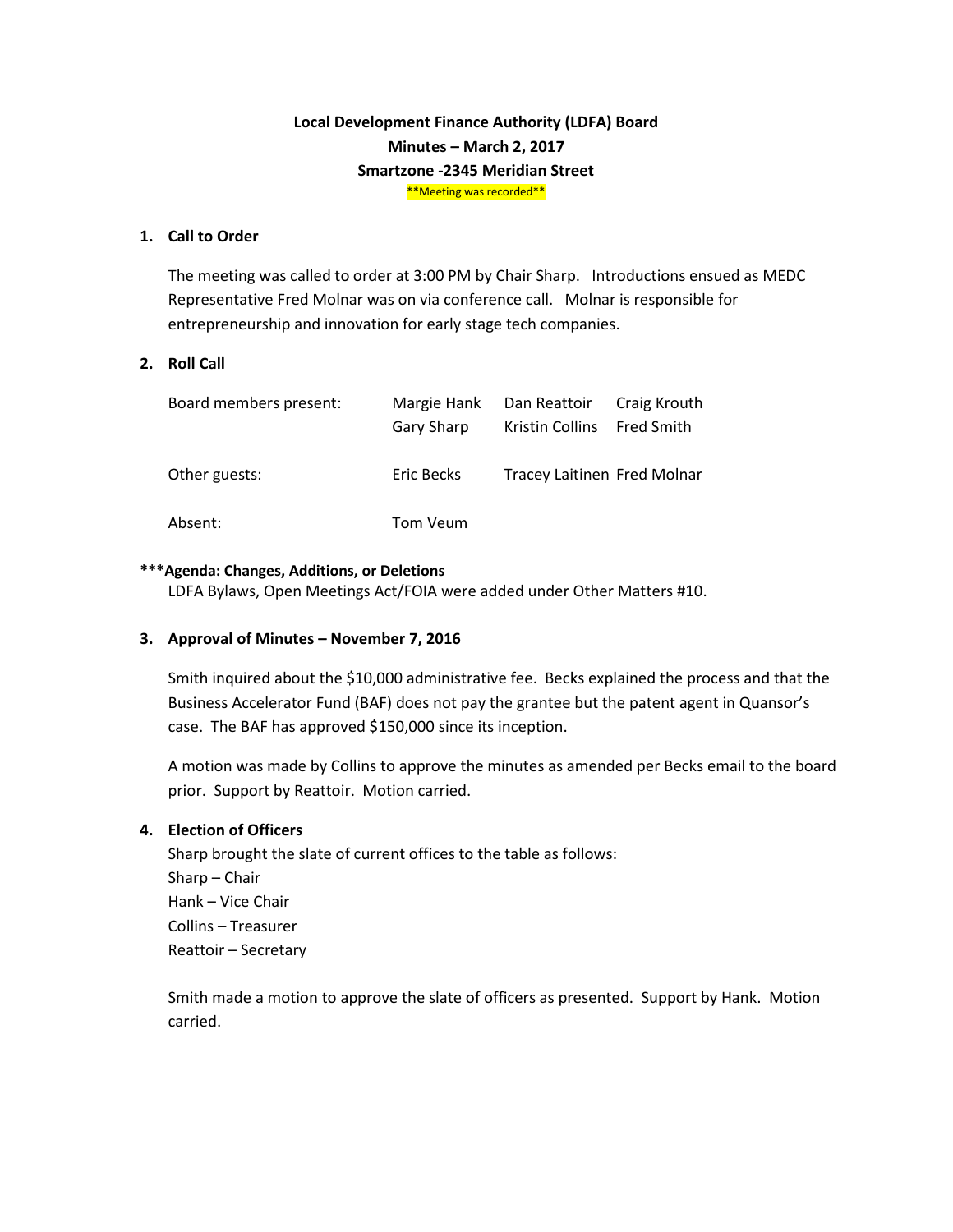### **5. & 6. Financial Reports**

Financial reports were presented ending 2.28.17 for LDFA Fund 249. Revenue was -3115.33 as there was no tax revenue this year. Revenue is negative because it includes MTT (Michigan Tax Tribunal) refunds of around \$3,200. No additional refunds are expected between now and the end of the fiscal year. Transfers in from TIFA III were \$70,000 for the debt service. Referring to the additional packet handout dated 3.2.17 LDFA Budget Collins is projecting that the LDFA will need an additional request of \$3,000 from TIFA III this year. For next year it is anticipated that the request from TIFA III will decrease to \$62,000 (6.30.18) and reduce again to \$20,000 (6.30.19). Collins noted that this is with the motive that TIFA III will be paid back.

Smith made the motion to ask TIFA III for an additional \$3,000 in support for this fiscal year with the intent of the LDFA to pay TIFA III back. Support by Reattoir. Motion carried.

Reattoir made the motion to modify the LDFA budget and approve as presented with transfers from TIFA III to LDFA in the amount of \$73,000 (6.30.17), \$62,000 (6.30.18) and \$20,000 (6.30.19). Support by Smith. Motion carried.

Krouth made the motion to approve the finance report as presented. Support by Smith. Motion carried.

Krouth inquired about the bond payment. Collins noted it ends in 2027.

### **7. Review of Smartzone costs**

Laitinen reported on the improvements to the Smartzone and costs associated with operating the building. Costs to date as of 2.20.17 were \$34,118.66 and this includes all utilities.

Collins made the motion to approve the Smartzone costs report as presented. Support by Krouth. Motion carried.

# **8. 2017 Meeting Schedule**

Sharp noted that the meeting schedule for the LDFA and all other associated meetings was attached. A doodle poll will go out in August for our October meeting.

### **9. Status Reports**

**a. Becks –** BAF funds has helped several clients in our area and Becks hopes it continues. Activities and travel are covered through LSSU with primary assistance from the Gatekeeper Grant from MEDC. LSSU is now a MI Corporate Relations Network (MCRN) and has done some programs (TCA) Technology and Commercialization Assistance which helps the University place interns with local startup companies. 4 intern slots are available the end of April. Dec 31, 2016 SSMart had net income of \$5669.00 which otherwise had he not received \$35,000 from USDA grant for the 2015 equipment that was purchased there would have been a loss of approximately \$29,000. The \$10,000 admin fee from the BAF are the main operating funds at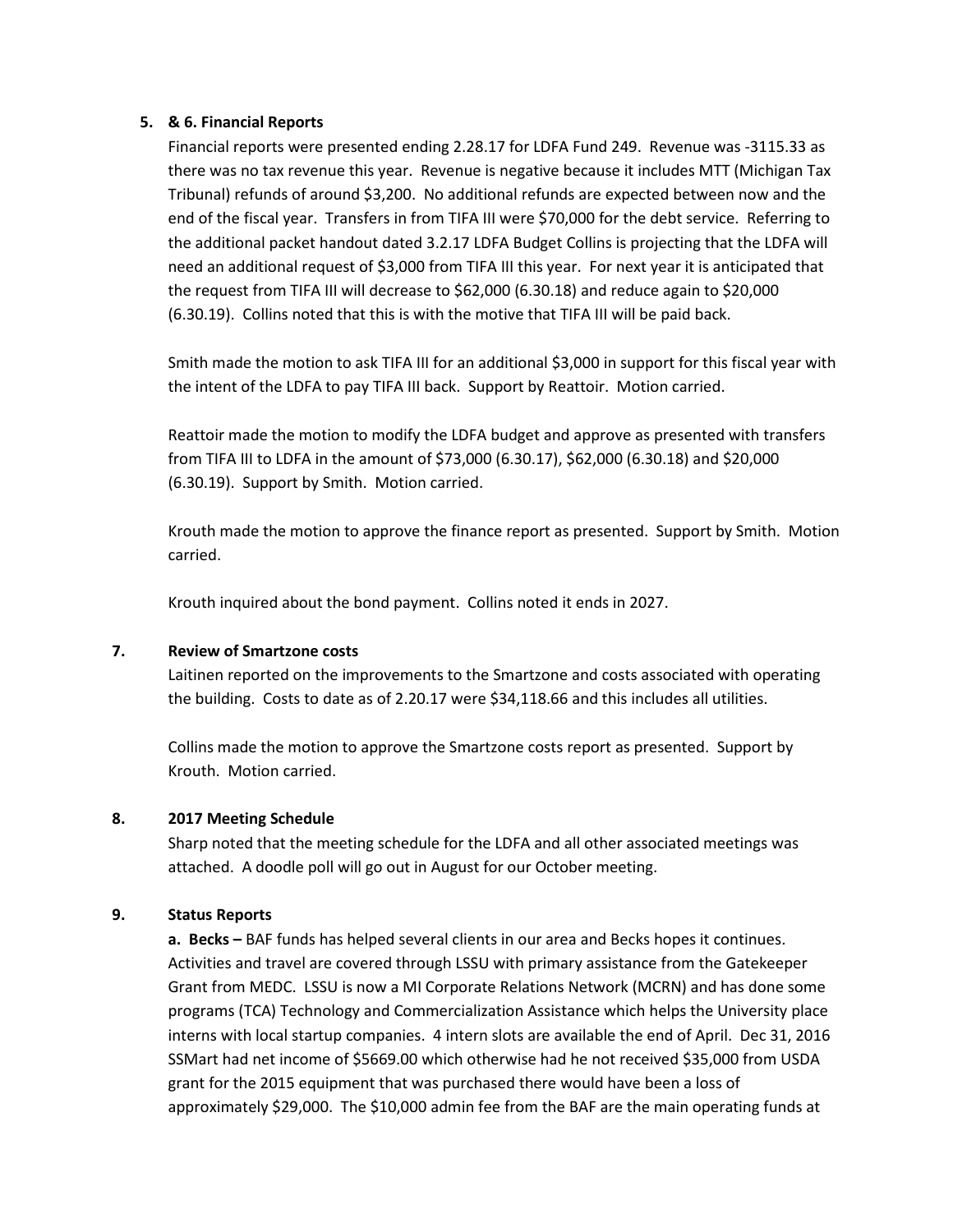this time. Becks has been attending MEDC meetings, MCRN meetings, ACE - Annual Celebration of Entrepreneurship, Operation Action U.P. and the Governor's Conference recently held in Marquette. Becks is networking with Central MI University's Smartzone and is looking into their best practices and metrics for SmartZones.

Clients noted were:

Quansor, developing an electronic method of measuring real time contaminants in water, they received \$11,000 for a patent through the BAF, they are working through their prototype and are looking into a Small Company Innovation Program, Technology and Commercialization Assistance (SCIP/TCA) grant that would assist with a 50% match.

Grow Incorporated – Sault company, BAF recipient, SCIP/TCA, recently attended a tradeshow with their prototype

IncrediSolutions – BAF funding

Black Creek – approved for BAF funding

Gap App

Time Store

CN – make blood clot prevention device which increases blood flow up after surgeries

217 LLC – setting operation here in MI

**b. Holt –** reviewed the spreadsheet in the packet and gave an update on tenants in our building highlighting Cree North and SIS Manufacturing which have come over from Sault, Ontario. Holt noted progress with Visas and LLCs. These companies look to put a foothold in the U.S. to sell American made and expand, hiring employees through MI Works. Smith inquired on what each company produces and Holt noted water filtration systems and rail cars. Holt shared our program documents and noted that it is a way to have open communication with our startups. A Lunch & Learn was held in February with Laitinen and Josh Billington of SBDC and it was well received by our tenants. Holt wrapped with describing the Hot Desk option and a current user of Ann Arbor Spark.

### **10. Other Matters – Bylaws & Open Meetings Act/Freedom of Information Act**

Laitinen presented the bylaws with changes to the address and gender neutrality.

Reattoir made a motion to approve the bylaw amendments as presented. Support by Collins. Motion carried.